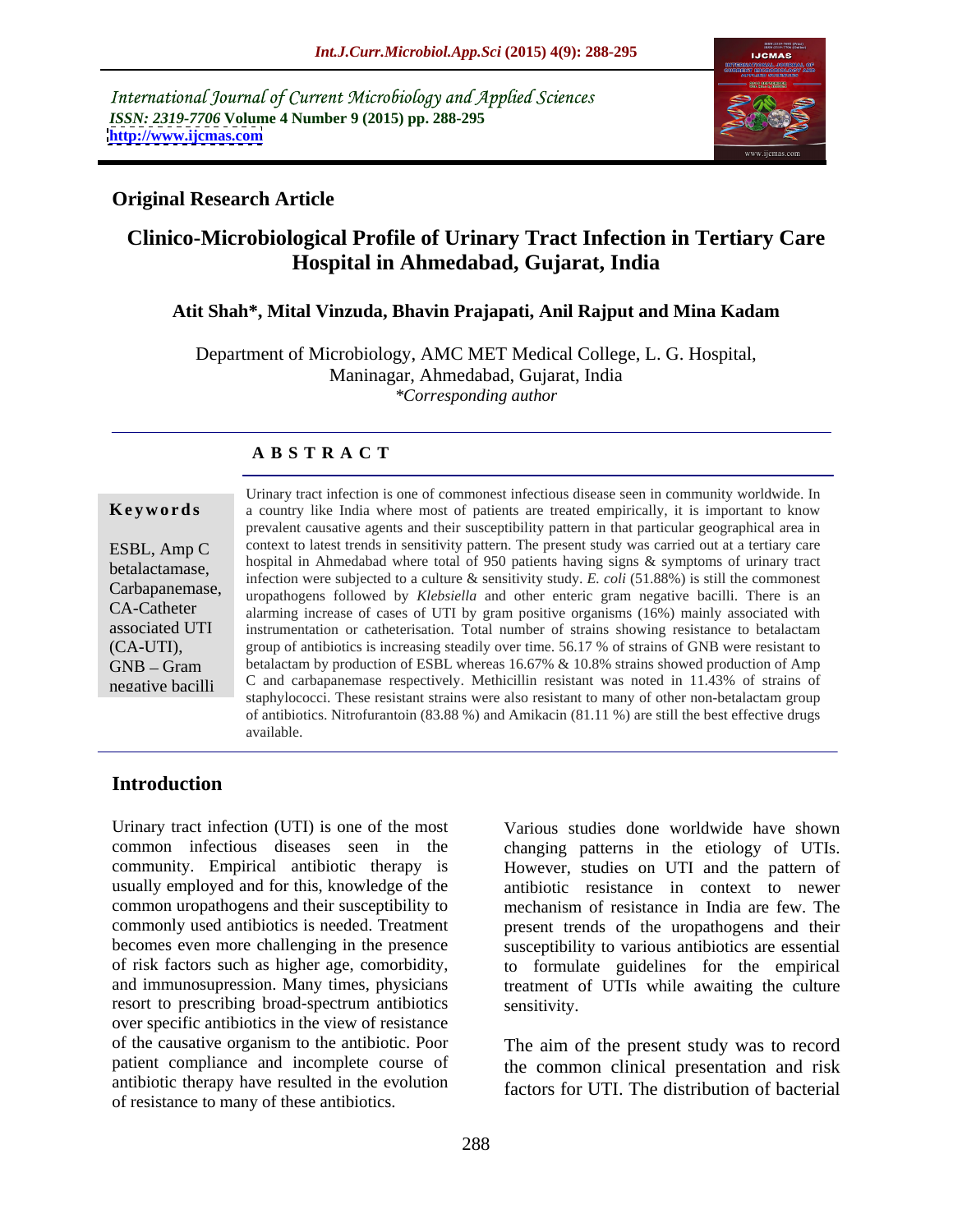uncomplicated UTIs occurring in the antibiotics tested were: imipenem, community and their resistance pattern meropenem, aztreonam, ciprofloxacin, against commonly used antibiotics were also of loxacin, norfloxacin, nalidixic acid, studied. The studied of the studied. The studied of the studied of the studied of the studied of the studies of the studies of the studies of the studies of the studies of the studies of the studies of the studies of the s

The study was done in L.G. Hospital, Maninagar Ahmedabad, India, from January to June, 2014. The study included all the patients who were admitted or visited the out-patient department in the hospital with symptoms of UTI during the study period and had UTI confirmed by positive urine<br> **Extended** spectrum beta lactamase culture reports. Only one sample from each **Extended** subject was considered. Data were collected using a questionnaire regarding The screening for extended spectrum beta demographic and clinical data.  $\overline{A}$  actamase (ESBL) was done using

A clean-catch midstream specimen was collected in a sterile wide-mouth leak-proof<br>ESBL positivity was suspected. The container (Sterile uricol by Hi Media, India). Using a calibrated loop method of a loop diameter of 4 mm, 10  $\mu$ l of the and ceftazidime/clavulanic acid. A  $>5$ -mm uncentrifuged specimen was transferred onto a plate of Blood agar & CLED agar each. Streaking was done using the modified Mayo's technique without flaming the loop for isolation and incubated at  $35-37$ °C for 24 h. A specimen was considered positive for UTI if a single organism was cultured at a concentration of  $>10^{\circ}$  colony-forming  $\frac{10^{10}}{20}$  concentration of  $\frac{10^{10}}{20}$  colony-forming units/ml. Isolated gram-positive and gram negative organisms were further identified by standard set of biochemical tests up to genus/species levels wherever possible.

according to the Clinical and Laboratory

strains isolated from complicated and Standards Institute (CLSI) guidelines. The **Materials and Methods** tigecycline and colistin. Antibiotic discs antibiotics tested were: imipenem, meropenem, aztreonam, ciprofloxacin, ofloxacin, norfloxacin, nalidixic acid, amikacin, gentamicin, nitrofurantoin, cotrimoxazole, various cephalosporins, used were from Hi Media - Doceda UTI-IV (DE011) & Doceda G-XII minus (DE046). Muller Hinton Agar used for keeping antibiotic disc diffusion test was also obtained from Hi Media (M173). A 15 cm diameter glass petri plates were used for keeping antibiotic sensitivity testing.

## **Extended spectrum beta lactamase detection**

**Isolation and identification of**  $\text{mm}$ ), aztreonam ( $\leq$ 27 mm), cefotaxime ( $\leq$ 27 **uropathogens** mm), and ceftriaxone  $(\leq 25 \text{ mm})$ . If the  $\frac{5}{2}$  colony forming all ESBL-positive reference strain. lactamase (ESBL) was done using cefpodoxime ( $\leq$ 17 mm), ceftazidime ( $\leq$ 22 organisms showed a zone of inhibition lower than the minimum for any antibiotic disc, ESBL positivity was suspected. phenotypic confirmation was done by testing the strain against ceftazidime (Ca) and ceftazidime/clavulanic acid. A >5-mm diameter of the zone of inhibition for ceftazidime/clavulanic acid in comparison to ceftazidime was considered indicative of ESBL production. *Escherichia coli* ATCC 25922 was used as an ESBL-negative and *Klebsiella pneumoniae* 700603 was used as an ESBL-positive reference strain.

# **AmpC beta lactamase detection**

Antibiotic sensitivity testing **interpreteral constrational services** isolate demonstrating reduced susceptibility In the presence of any potential growth, was taken as screen positive. Screen positive antibiotic sensitivity testing was done by the were further confirmed by Amp C sterile modified Kirby-Bauer disc diffusion method disk test. *E. coli* ATCC 25922 was used as All the isolates were screened for Amp C- $\beta$ lactamase by Kirby-Bauer disc diffusion method using cefoxitin (30µg) disk. An  $\leq$  18 mm zone of inhibition) to cefoxitin a control.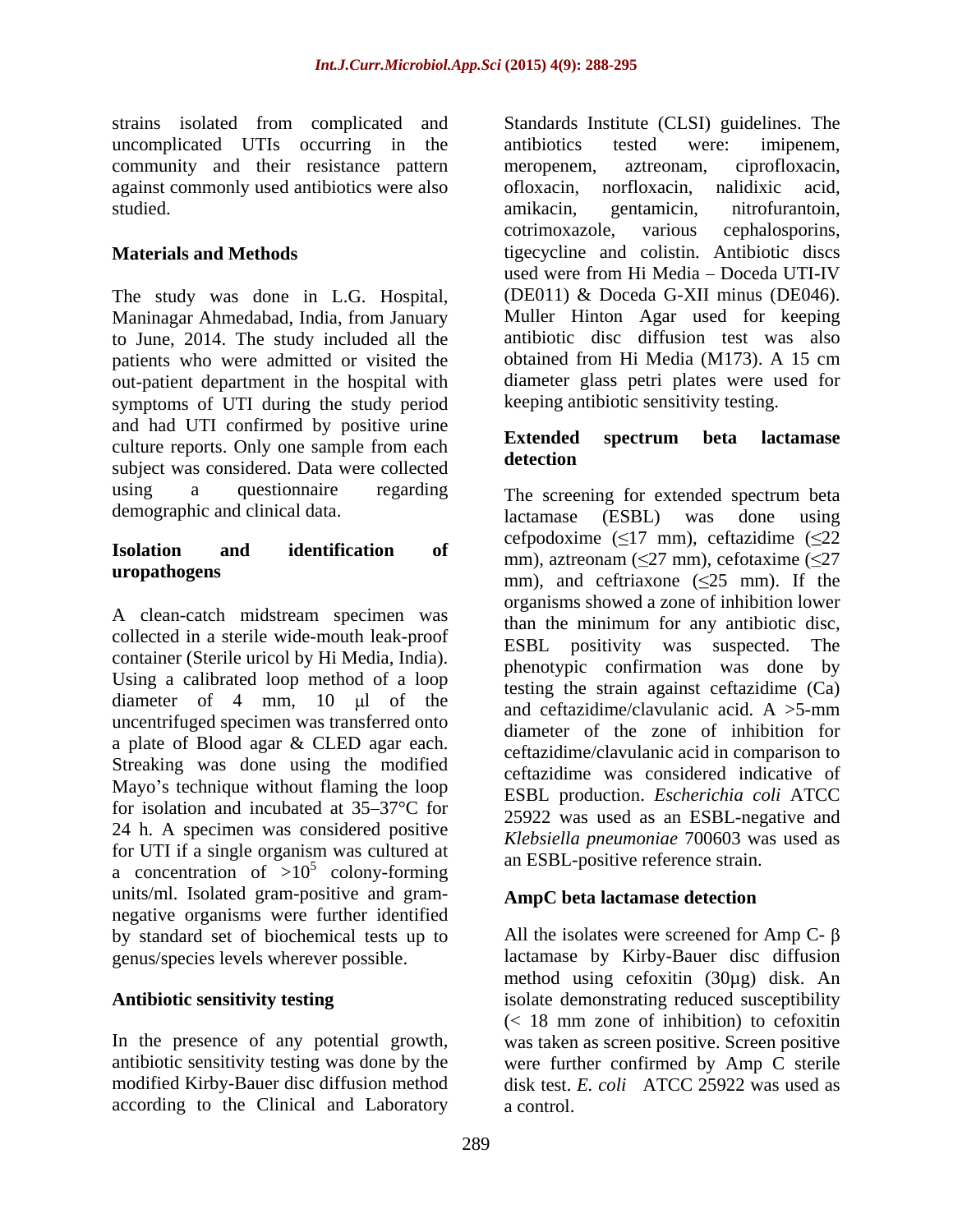CLSI (2013) recommendation for zone diameter of ertapenem (10 µg) and **Results and Discussion** meropenem (10µg) were used as a screening along the test organism growth streak within Staphylococci 22(5.51%), Pseudomonas disk diffusion zone was considered positive.  $15(3.76\%)$ , *Candida*  $12(3.01\%)$ ,

Screen positives isolates for carbapanemase were also subjected to a double disk synergy test using imipenem and imipenem/ethylene diamine tetraceteic acid disc. Difference in Klebsiella and coagulase negative

# *Klebsiella pneumoniae* **carbapanemase**

*pneumoniae* carbapanemase are becoming<br>increasing significant problem worldwide remarkable because they are often not betalactam group of antibiotics, detected by routine susceptibility screening dissemination. Screen positives isolates for carbapanemase were subjected to a double disk synergy test using a betalactam along Although UTI ranks among the most with betalactam/boronic acid combination. common infection in developing countries, The test is considered positive when the diameter of growth inhibitory zone around a suspected cases (42%) were proved by betalactam disk with boronic acid is  $> 5$  mm culture. This indicates that urine culture is

**Carbapanemase detection** large than that around a disk containing betalactam alone.

### **Results and Discussion**

test. A zone diameter of < 19 mm for Pathogen isolated from 399 (42%) of the ertapenem and < 16 mm for meropenem 950 patients' urine samples (Table 1). were considered as indicative of *Escherichia coli* was the most frequently carbapanemase production. Screen positives isolated pathogen accounting for 207 were confirmed by Modified Hodge test (51.88%) of the total isolates & it is where clover leaf like indentation of followed by *Klebsiella* 78 (19.55%), standard *E. coli* ATCC 25922 strain growing *Enterococci* 30(7.52%), *Coagulase negative* **Mettalo-betalactamase detection** *Citrobacter diversus* 6 (1.5%), *Enterobacter* zone diameter of > 5 mm between imipenem *Staphylococci* 2(0.5%). Amongst gram disc alone and imipenem- EDTA disc negative bacilli, 83.64 % of strains show respectively is considered as positive. The resistance by one or another mechanism to **Boronic acid test for detection of KPC** Out of various mechanism of resistance, **detection** mechanism (56.17 %) followed by Amp C Infections caused by bacteria producing *K.* (10.8%). ESBL production was observed in increasing significant problem worldwide 57.14% of *Klebsiella* strain. All gram since the first detection of these enzymes positive cocci were positive for beta more than a decade ago. Although KPCs do lactamase production. However, methicillin not represent the first or the sole mechanism resistance was noted only in 11.43 % strains of carbapenem resistance, they are of *Staphylococci* (Table 3). Amongst non and possess exceptional potential for effective drugs showing 83.88 % and 81.11 *Staphylococci* 22(5.51%), 15(3.76%), *Candida* 12(3.01%)*, Staphylococcus aureus* 11(2.76%), *aerogens* 5 (1.25%) and *Citrobacter freundii* 3(0.75%). Some cases of mixed infection include *Klebsiella* and *Pseudomonas* 4 (1 %), *E. coli* and *Enterococci* 4 (1%), and *Klebsiella* and coagulase negative betalactam group of antibiotics (Table 2). ESBL production was commonest production (16.67%) and carbapanemase 59.72% of *Escherichia coli* strain and betalactam group of antibiotics, nitrofurantoin and amikacin were most % sensitivity, respectively (Table 4).

> in the present study, only 399 of the 950 culture. This indicates that urine culture is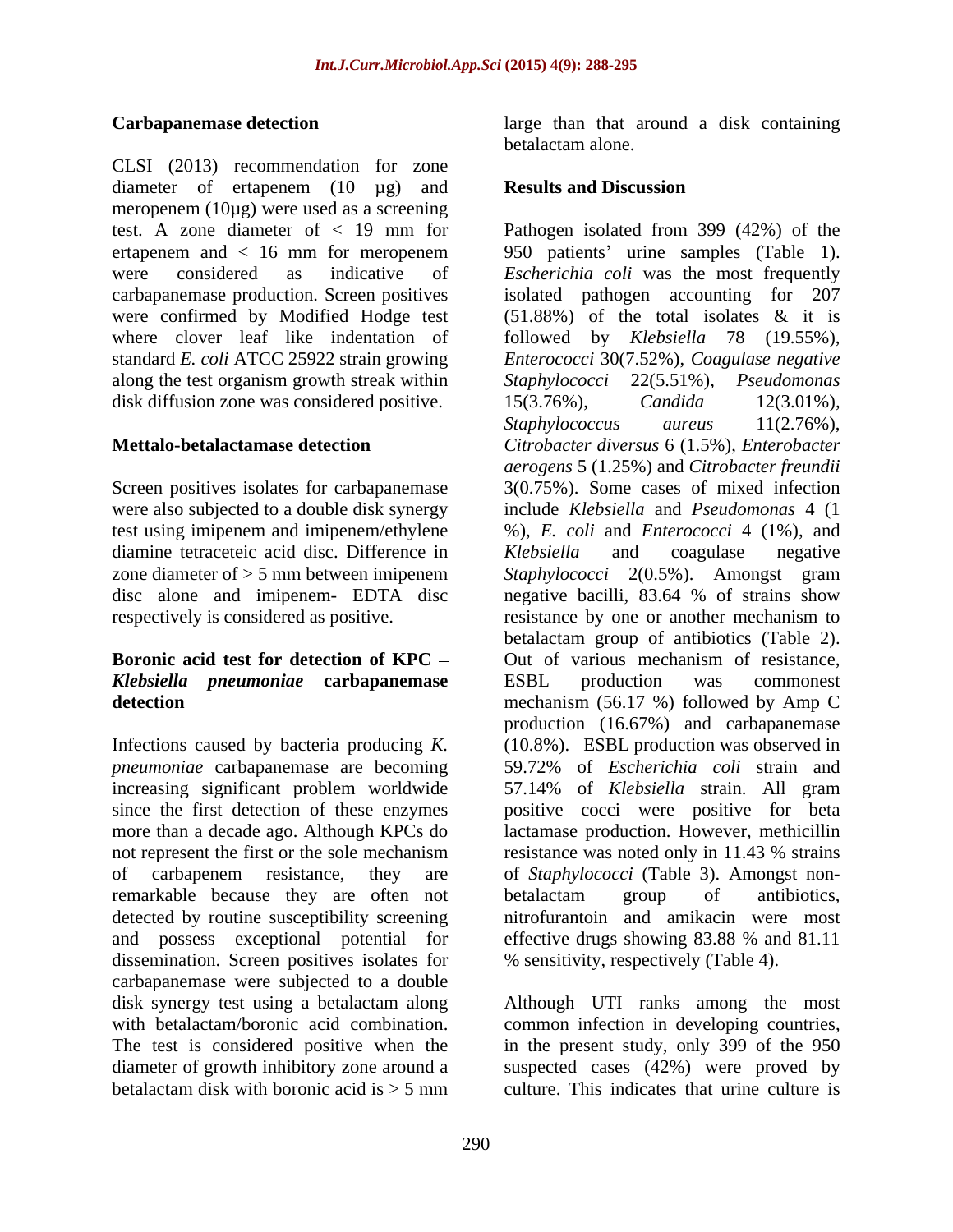essential for a definitive diagnosis of UTI. in empirical treatment of UTI remains in For either short- or long-term catheters, the question. The experimental use of infection rate is about 5% per day. Infection fosfomycin in treating ESBL-positive UTI spreads by biofilm formation on both has shown promising results in the recent internal (intraluminal route) and external past. All this and the high rate of ESBL (periurethral route) catheter surface. Despite positivity in the present study warrant a precautions, the majority of patients change in the empirical therapy for UTI to catheterized for >2 weeks eventually develop bacteriuria. Asymptomatic leads to the emergence of drug-resistant organisms. To prevent infection, intermittent

*et al.* (2008) reported a community-based the present study, 56.17% of the isolates ESBL producers do not respond to the

Presently, alternative antimicrobial therapy to treat ESBL-positive UTI on outpatient administered intra-venously or -muscularly.

But with spread of Amp C betalactamase &<br>Carbapanemase production, their effectivity Carbapanemase production, their effectivity treat complicated and drug-resistant cases.

question. The experimental use of prevent the complications.

bacteriuria is the most common presentation The antibiotic susceptibility pattern in the of catheter-associated UTI. Current present study is similar to other recent recommendations are not to treat studies. Quinolones were the least active asymptomatic catheter-associated UTI as it drug against uropathogens in the present catheterization by either a nurse or by the the highest resistance rate reported to date patient is advised. (84.63%). Akram *et al.* (2007) reported Previous studies showed lower rate of ESBL 47% to 69% among the Gram-negative production. Kader and Angamuthu (2005) organisms in their study in India. Though reported 8.9% ESBL-positive cases in a the bacterial spectrum causing community hospital-based study in Saudi Arabia. Bean acquired UTI (CA-UTI) remained the same ESBL prevalence to be 5.7% in London. In changed. Prais *et al.* (2003) studied bacterial were ESBL-positive uropathogens. Previous in 1991 and 1999. They reported that the studies in India have reported an ESBL pathogens recovered in the two groups were positivity rate between 26.9% and 48.3%. usually prescribed empirical therapy. Also, antibiotics in the two groups. Although, there is an increased risk of associated quinolones were considered as one of the morbidity and mortality, and cost of therapy drugs of choice for the treatment of UTI, the when these patients are put on the standard increasing resistance rate necessitates a empirical therapy. change in the empirical treatment against study. The resistance rate for ciprofloxacin has been increasing over decades and this is ciprofloxacin resistance rates ranging from over time, the antibiotic susceptibility has susceptibility to oral antibiotics in CA-UTI similar but there was a generalized decrease in bacterial susceptibility to common CA-UTI.

basis is limited. Carbapenems are the most to carbapenems. The next best alternatives effective in this situation but need to be were aminoglycosides. But again, nearly So the option remains is Betalactam- uropathogens showed resistance against betalactamase inhibitor combination drugs amikacin and gentamicin, respectively. which were effective till now. Also, the carbapenem-resistant organisms, The uropathogens showed highest sensitivity one-fourth and more than half of the although few (10.8%) in the present study, raise a concern over the available options to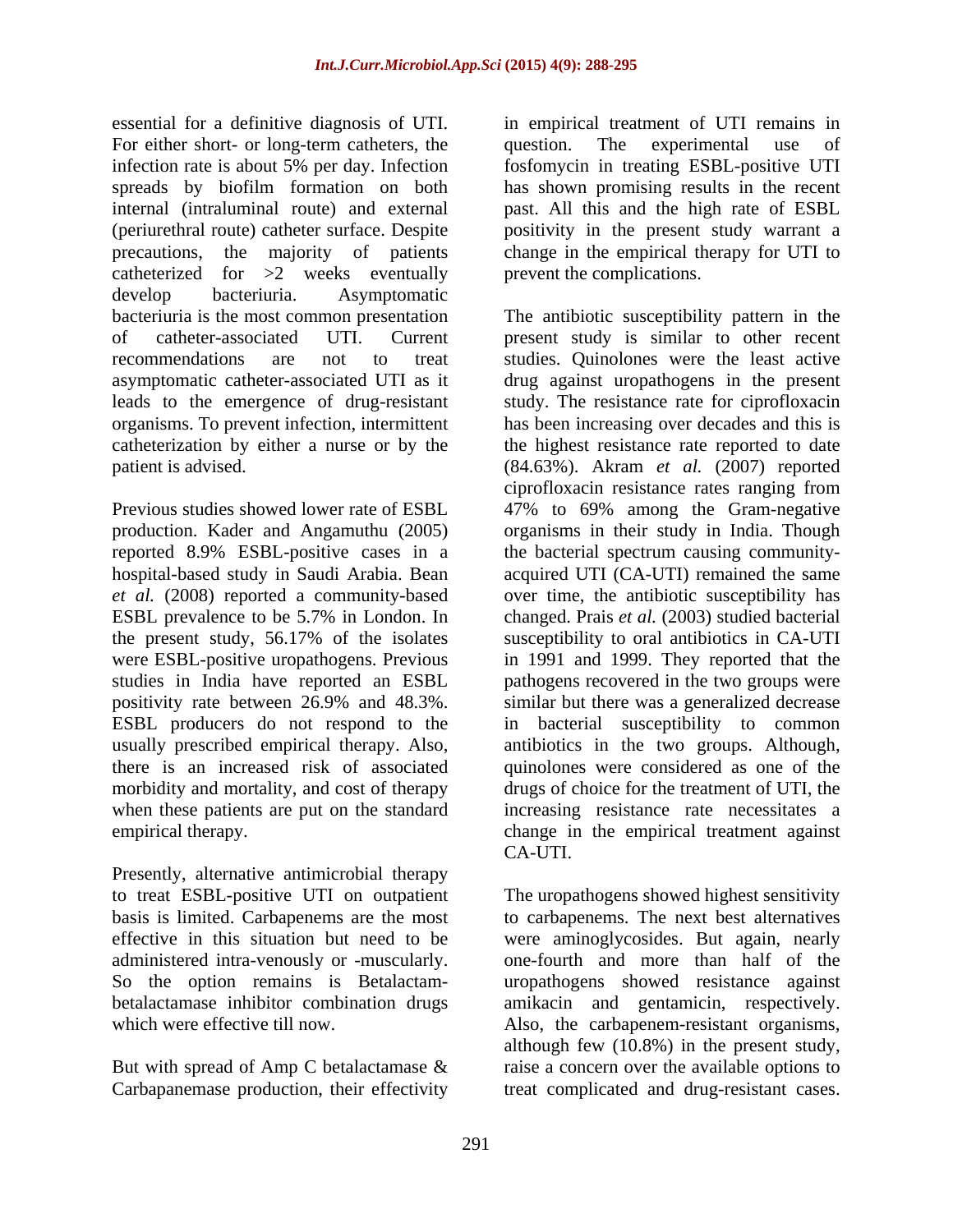| Sr. No. | Organism                         |        | Numbers Percentage |
|---------|----------------------------------|--------|--------------------|
|         | E. coli                          | 207    | 51.88              |
|         | Klebsiella pneumoniae            | 78     | 19.55              |
|         | Enterococci                      | 30     | 7.52               |
|         | Coagulase negative Staphylococci | 22     | 5.51               |
|         | Pseudomonas aeruginosa           | 15     | 3.76               |
|         | Candida species                  | 12     | 3.01               |
|         | Staphylococcus aureus            | 11     | 2.76               |
|         | Citrobacter diversus             |        | 1.50               |
|         | Enterobacter aerogens            |        | 1.25               |
| 10      | Citrobacter frundi               |        | 0.75               |
| 11      | Klebsiella + Pseudomonas         |        | 1.00               |
| 12      | E. coli + Enterococci            |        | 1.00               |
| 13      | Klebsiella +CONS                 | $\sim$ | 0.50               |
|         | Total                            | 399    | 100.00             |

# **Table.1** Organisms isolated

**Table.2** Resistance pattern among Gram negative bacilli

|                      |       |                |       |                      |                |                   |          | <b>Total resistant</b> |        |
|----------------------|-------|----------------|-------|----------------------|----------------|-------------------|----------|------------------------|--------|
|                      |       | <b>ESBL</b>    |       | $\bf{A}$ mp $\bf{C}$ |                | Carbapanemase/MBL |          | strains                |        |
| Causative organism   | Total | <b>Numbers</b> |       | Numbers              |                | Numbers           |          | <b>Numbers</b>         |        |
| E.coli               | 211   | 126            | 59.72 | 34                   | 16.11          |                   | 8.06     | 177                    | 83.89  |
| Klebsiella           |       |                |       |                      |                |                   |          |                        |        |
| pneumoniae           | 84    | 48             | 57.14 | 16                   | 19.05          | 11                | 13.10    | $\overline{z}$         | 89.29  |
| Pseudomonas          |       |                |       |                      |                |                   |          |                        |        |
| aeruginosa           |       |                | 6.67  |                      | 13.33          |                   | 40.00    |                        | 60.00  |
| Citrobacter diversus |       |                | 33.33 |                      | 16.67          |                   | $0.00\,$ |                        | 50.00  |
| Enterobacter         |       |                |       |                      |                |                   |          |                        |        |
| aerogens             |       |                | 60.00 |                      | $\sqrt{20.00}$ |                   | 20.00    |                        | 100.00 |
|                      |       |                |       |                      |                |                   |          |                        |        |
| Citrobacter frundi   |       |                | 66.67 | $\left( \right)$     | 0.00           |                   | $0.00\,$ |                        | 66.67  |
| Overall              | 324   | 182            | 56.17 | 54                   | 16.67          | 25                | 10.80    | 271                    | 83.64  |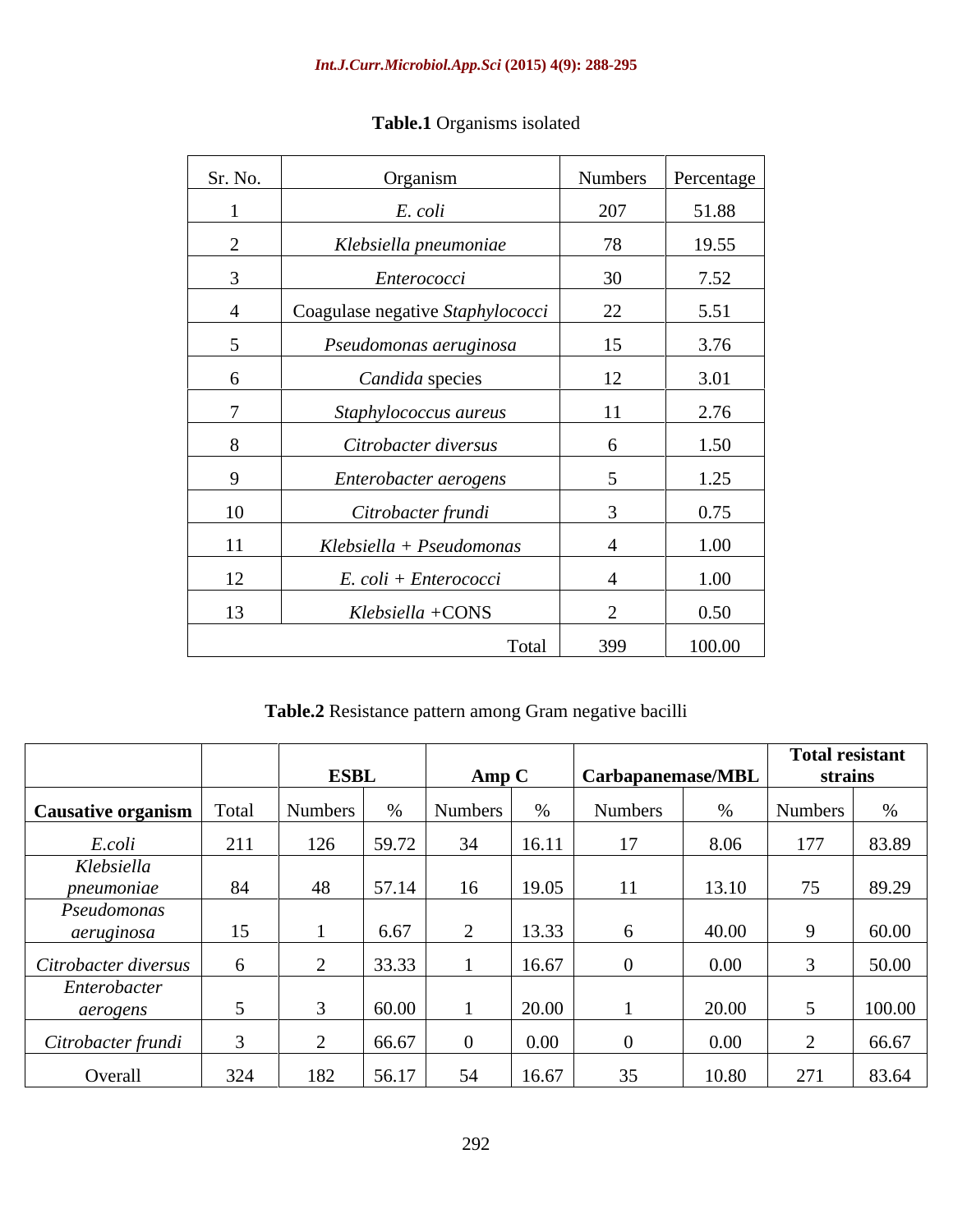# **Fig.1** Showing ESBL production



**Fig.2** Type of organism isolated

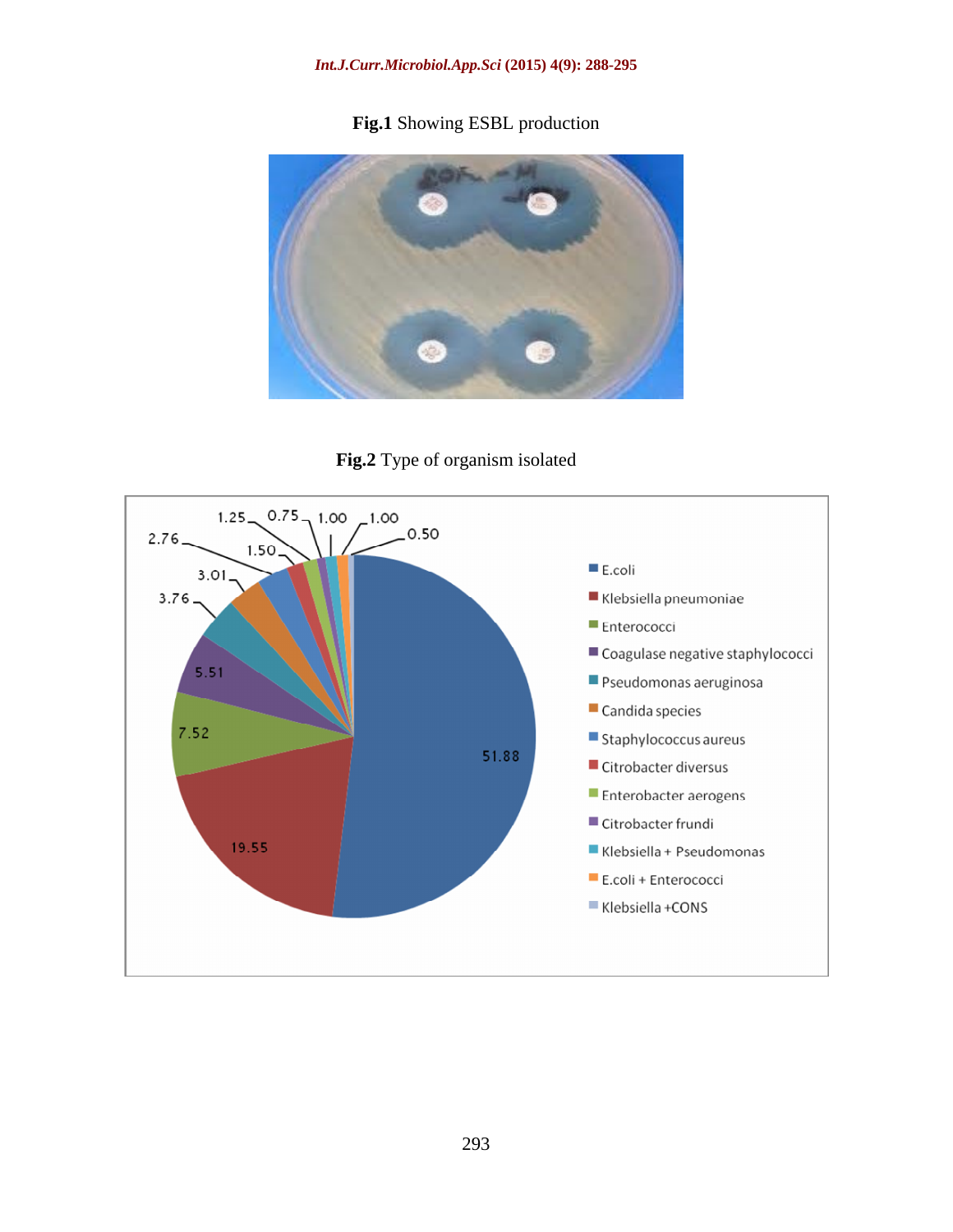Until recently, carbapenems were almost Clinical presentation plays a minor role in uniformly active against resistant Gram- establishing diagnosis in UTI. *E. coli* is still negative organisms, but some strains have the most widely prevalent organism causing now developed very effective ways to deal UTI in the community, only that the with the carbapenems. There are various alarmingly high rate of resistant ESBL mechanisms by which these organisms species should draw our attention. The achieve such feat, by producing beta lactamases which destroy the antibiotics, by from the rest of the world, is ever increasing blocking the entry of these antibiotics, or by efflux pumps which actively pump out these antibiotics. Furthermore, some of these established regarding the antibiotic policies mechanisms are not antibiotic or class for UTI and stringent measures have to be specific, and can also be easily transferred from one organism to another. The situation is worsening everyday as no new antibiotics against these multidrug-resistant organisms are in advanced stages of clinical development. **Acknowledgement**

With limited options and all the above- We are thankful to Dr. Dipti Shah, Dean of mentioned growing concerns, it would not AMC MET Medical College & Dr. be late where we will find ourselves in Yogendra Modi, Medical superintendent of epidemics with multidrug-resistant L.G. Hospital for permitting us in carrying organisms. We now have to find alternative and economical options to fend off an otherwise catastrophe. Micek *et al.* (2010) reported an improved outcome in sepsis when patients were put on empiric combination antibiotic therapy rather than the conventional monotherapy. A similar trial in treating UTI is yet to be evaluated. Kristensen and group evaluated a Decision Support Group in a small Danish County in 2007: 6:4 deciding the empirical treatment of Arias, C.A., Murray, B.E. 2009. Antibioticbacteraemic urinary tract infection and found that a decision theoretic approach showed promise of improving empirical *Med.*, 360: 439–43. antibiotic treatment, and may be a measure Bean, D.C., Krahe, D., Wareham, D.W. to support an antibiotic policy. Such feat on a larger scale could help in establishing standardized empiric therapy. But care should be taken to include the prevalent  $I_{\text{ondon}}$  2005-2006, Ann. Clin. organism and antibiotic susceptibility *Microbiol Antimicrob.* 7:13. pattern of the region as it varies over larger

resistance pattern, though not that different due to uncontrolled abuse of the available antibiotics. A strong decision has to be taken to ensure the effectiveness of the same. Failing to do so, the time is not far where we would have to stand helplessly against these organisms.

out this work.

# **References**

- Akram M, Shahid M, Khan AU. Etiology and antibiotic resistance patterns of community-acquired urinary tract infections in JNMC Hospital Aligarh, India. Ann Clin Microbiol Antimicrob. 2007; 6:4
- resistant bugs in the 21st century--a clinical super-challenge. *N. Engl. J. Med.,* 360: 439–43.
- 2008. Antimicrobial resistance in community and nosocomial *Escherichia coli* urinary tract isolates, London 2005-2006. *Ann. Clin. Microbiol. Antimicrob.,* 7: 13.
- geographic areas due to various reasons. 2006. Performance standards for Clinical and Laboratory Standards Institute, Performance standards antimicrobial susceptibility testing;